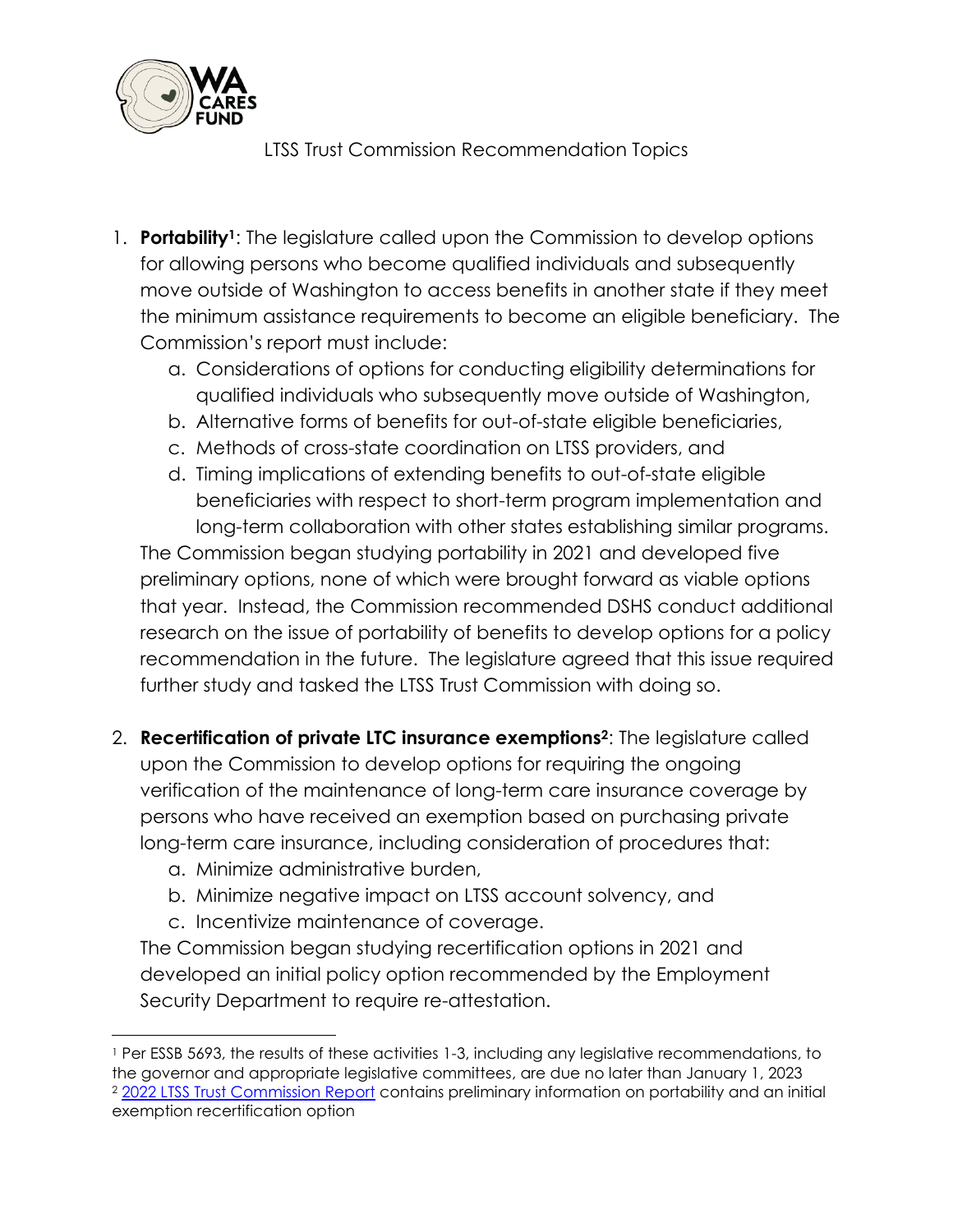

LTSS Trust Commission Recommendation Topics

- 3. **Opportunity to rescind private LTC insurance exemptions**: The legislature called upon the Commission to develop options for providing workers who have received exemptions based on having private long-term care insurance an opportunity to rescind their exemption and permanently join the WA Cares Fund. Under the original statute, workers nearing retirement would have had to contribute to WA Cares without having a plausible pathway to permanent benefit qualification. Many of those workers purchased private long-term care insurance to receive an exemption from WA Cares. However, legislative changes in 2022 now allow near-retirees (born before 1968) to qualify for pro-rated benefits based on the number of years they contribute. We have heard from many Washingtonians who would like to rescind their exemption and join the program. Under current law, that is not possible. The Commission will explore policy options for allowing workers to do so.
- 4. **Benefit eligibility**: The original statute (RCW 50B.04.30) required the Commission to propose recommendations to the legislature or appropriate executive agency regarding the establishment of criteria for determining that an individual has met the requirements to be an eligible beneficiary, namely the establishment of criteria for determining that an individual requires assistance with **at least three activities of daily living** (RCW 50B.04.60). DSHS will begin rule making for defining benefit eligibility in 2023. This will include defining the activities of daily living which will be assessed. In making recommendations on benefit eligibility determination, the Commission may wish to consider how the benefit trigger will impact ease of access to earned benefits, seamless transitions to Medicaid, transitions to a private supplemental long-term care insurance policy, ways to address cognitive impairment within the three ADL framework, and impacts to program solvency.
- 5. **Supplemental private LTC insurance plans:** The Commission shall work with insurers to develop long-term care insurance products that supplement the program's benefit. A charter for this work was approved in September 2021 and the workgroup is engaged in discussions with four primary objectives: